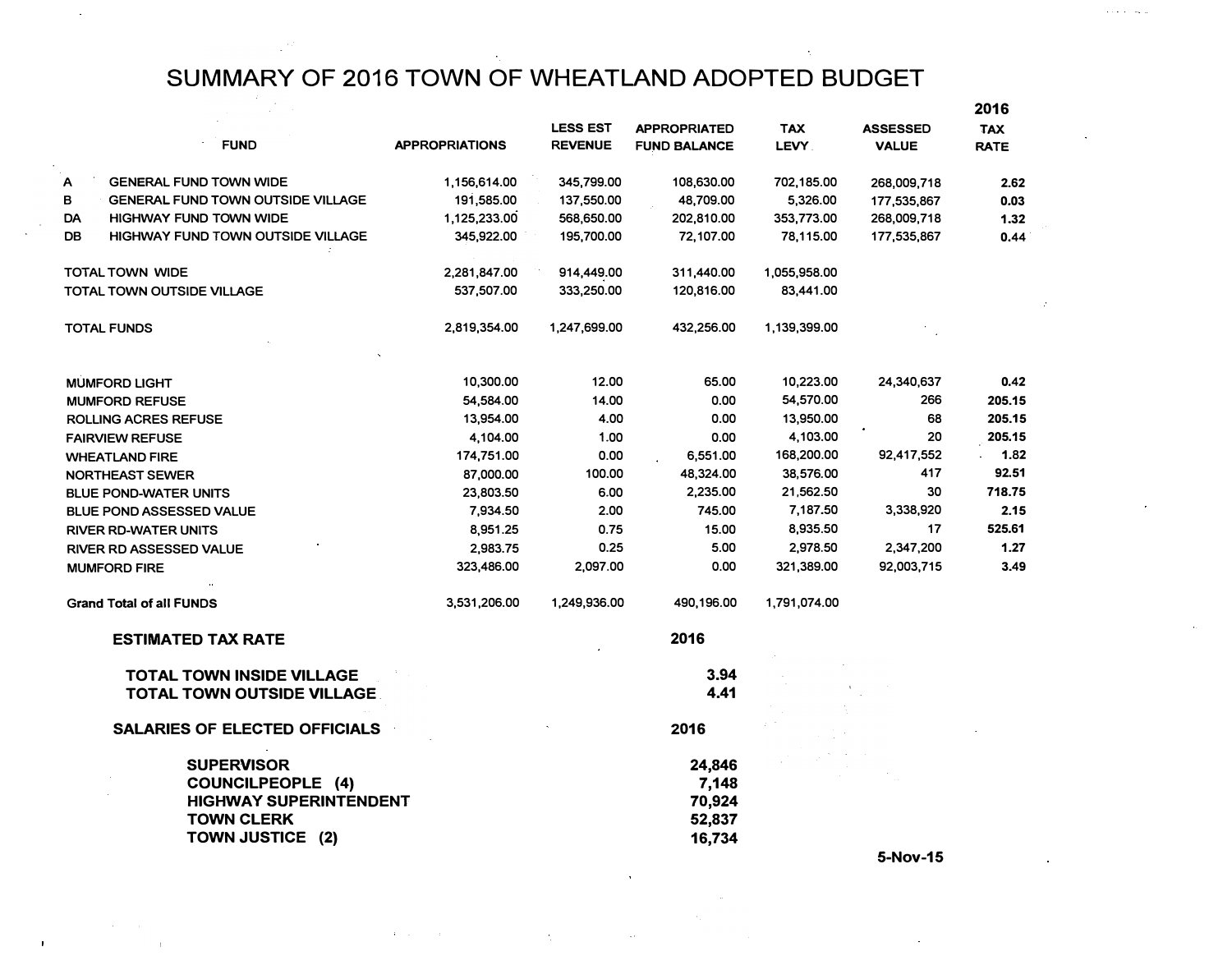#### **GENERAL FUND TOWN WIDE**

|        |                                           | Actual                 | <b>Budget</b>    | <b>Buaget</b>          |
|--------|-------------------------------------------|------------------------|------------------|------------------------|
|        | <b>REVENUE</b>                            | 2014                   | 2015             | 2016                   |
|        |                                           |                        | 643,294.00       | 702,185.00             |
|        | <b>A1001 PROPERTY TAXES</b>               | 631,146.00             | 0.00             | 0.00                   |
|        | <b>A1081 PAYMENTS IN LIEU OF TAXES</b>    | 10,761.96<br>17,186.59 | 17,000.00        | 17,500.00              |
|        | <b>A1090 INTEREST/ PENALTIES ON TAXES</b> |                        | 1,200.00         | 1,200.00               |
|        | A1255 CLERK FEES                          | 1,044.41               | 800.00           | 800.00                 |
|        | A1550 DOG CONTROL FEES                    | 669.00                 | 8,000.00         | 11,000.00              |
|        | A1972 NUTRITION CENTER RECEIPTS           | 9,849.29               | 33,500.00        | 45,745.00              |
|        | <b>A2001 RECREATION FEES</b>              | 42,971.00              | 1,600.00         | 1,600.00               |
|        | A2025 FREEMAN PARK FEES                   | 1,550.00               | 6,000.00         | 9,700.00               |
|        | <b>A2238 OTHER GOVT-ELECTIONS</b>         | 5,330.00               | 9,000.00         | 10,000.00              |
|        | <b>A2300 TRANSPORTATION SERVICES</b>      | 3,400.12               |                  | 700.00                 |
|        | A2401 INTEREST & EARNINGS                 | 587.66                 | 1,500.00<br>0.00 | 10.00                  |
|        | A2401 INTEREST & EARNINGS RETIREMENT      | 12.10                  |                  | 60.00                  |
|        | A2401 INTEREST & EARNINGS Repair          | 55.81                  | 0.00             | 150.00                 |
|        | A2401 INTEREST & EARNINGS Garage          | 139.50                 | 0.00             |                        |
|        | A2410 REAL PROPERTY RENTAL                | 3,550.70               | 4,000.00         | 4,000.00<br>30.00      |
| A2530. | <b>GAMES OF CHANCE</b>                    | 31.00                  | 30.00            |                        |
|        | A2544 DOG LICENSES                        | 7,691.00               | 7,500.00         | 8,000.00               |
|        | A2610 FINES & FORFEITED BAIL              | 129,002.00             | 125,000.00       | 125,000.00             |
|        | A2655 MINOR SALES                         | 0.50                   | 10.00            | 10.00                  |
|        | A2701 REFUND PRIOR                        | 0.00                   | 0.00             | 0.00                   |
|        | A2705 DONATIONS                           | 0.00                   | 0.00             | 0.00                   |
|        | A2770 MISCELLANEOUS REVENUE               | 123.85                 | 0.00             | 0.00                   |
|        | A2810 INTERFUND                           | 12,612.27              | 13,000.00        | 13,000.00              |
|        | A3001 NYS PER CAPITA AID                  | 19,494.00              | 19,500.00        | 19,494.00              |
|        | A3005 NYS MORTGAGE TAX                    | 48,260.45              | 60,000.00        | 50,000.00              |
| A3040  | TAX MAPS & ASSESSMENTS                    | 0.00                   | 0.00             | 0.00                   |
|        | A3089 NYS AID - STAR                      | 4,839.42               | 4,800.00         | 4,800.00               |
| A3772  | NYS SR. CTR                               | 2,674.98               | 0.00             | 0.00                   |
|        | A4772 FEDERAL NUTRITION AID               | 28,142.00              | 23,000.00        | 23,000.00              |
|        | TOTAL ESTIMATED REVENUES                  | 349,979.61             | 335,440.00       | 345,799.00             |
|        |                                           |                        |                  |                        |
|        | <b>APPROPRIATED FUND BALANCE</b>          | 191,866.00             | 96,938.00        | 93,630.00<br>15,000.00 |
|        | <b>APPROPRIATED RESERVES</b>              |                        |                  | 350,398.00             |
|        | UNAPPROP CAPITAL RESERVES                 | 15,191.00              | 365,398.00       | 66,030.00              |
|        | <b>UNAPPROP FUND BALANCE</b>              | 476,287.00             | 159,660.00       |                        |
|        | PROPERTY TAX                              | 631,146.00             | 643,294.00       | 702,185.00             |
|        | TOTAL REV & FUND BALANCE                  | 1,664,469.61           | 1,600,730.00     | 1,573,042.00           |
|        | <b>LESS EXPENDITURES</b>                  | 1,042,472.39           | 1,075,672.00     | 1,156,614.00           |
|        | FUND BALANCE DECEMBER 31                  | 621,997.22             | 525,058.00       | 416,428.00             |
|        | <b>TAX LEVY</b>                           | 652,174.00             | 643,294.00       | 702,185.00             |
|        | <b>ASSESSED VALUATION (MS)</b>            | 261.92                 | 265.82           | 268.01                 |
|        | TAX RATE (\$/THOUSAND)                    | 2.39                   | 2.42             | 2.62                   |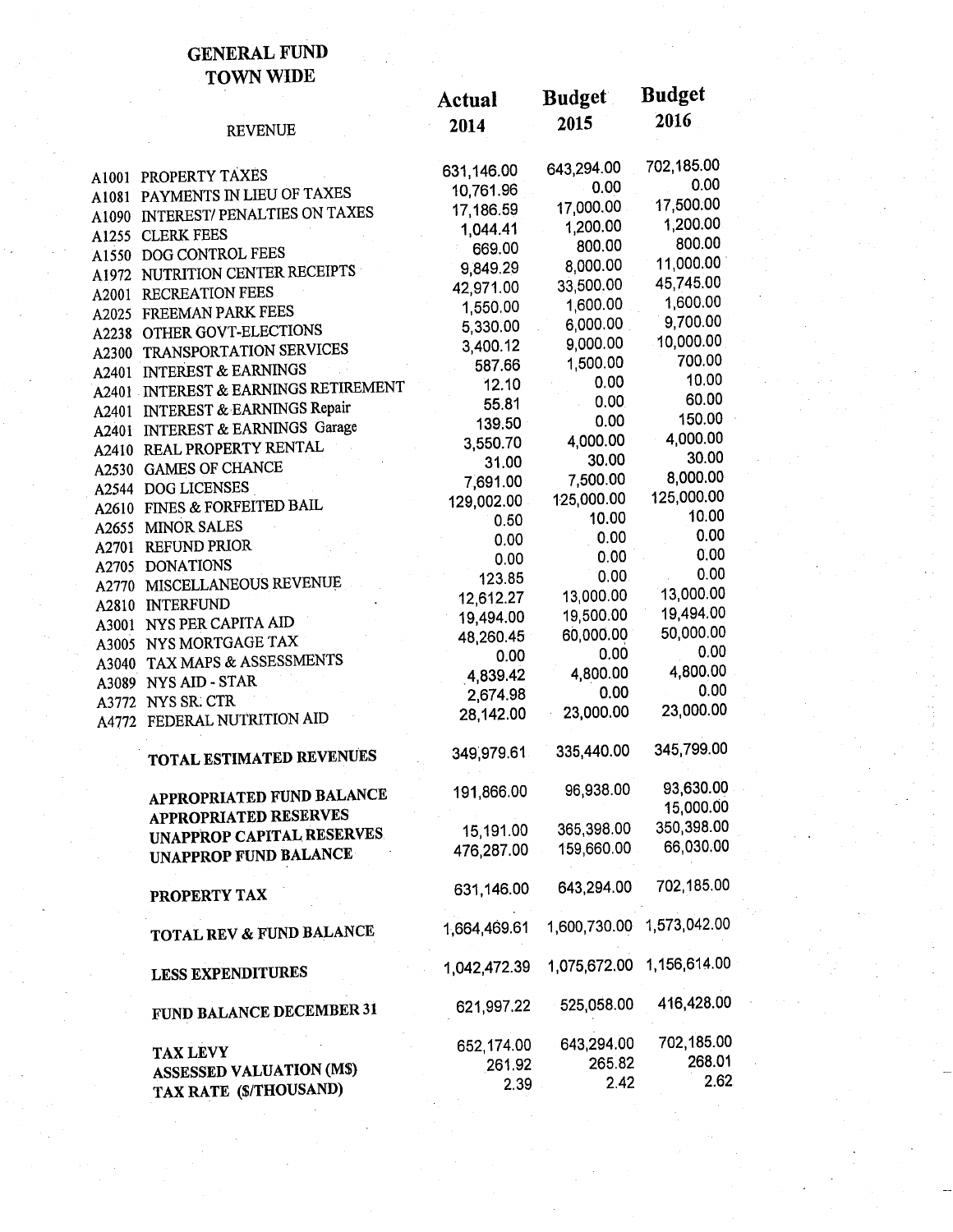#### **GENERAL FUND TOWN WIDE**

|                    |                                                              | Actual    | <b>Budget</b> | <b>Budget</b> |  |
|--------------------|--------------------------------------------------------------|-----------|---------------|---------------|--|
| <b>ACCOUNT</b>     | <b>EXPENDITURES</b>                                          | 2014      | 2015          | 2016          |  |
|                    | TOWN BOARD - SERVICES                                        | 27,752.00 | 28,168.00     | 28,592.00     |  |
| A1010.1            | TOWN BOARD - EQUIPMENT                                       | 0.00      | 0.00          | 0.00          |  |
| A1010.2            | TOWN BOARD - CONTRACTUAL                                     | 7,881.62  | 5,000.00      | 5,000.00      |  |
| A1010.4            |                                                              |           |               |               |  |
| A1110.1            | <b>JUSTICES - SERVICES</b>                                   | 32,486.00 | 32,974.00     | 33,468.00     |  |
| A1110.11           | JUSTICES - COURT ATTENDANT                                   | 1,569.02  | 3,100.00      | 3,100.00      |  |
| A1110.2            | <b>JUSTICES - EQUIPMENT</b>                                  | 934.62    | 0.00          | 0.00          |  |
| A1110.4            | JUSTICES - CONTRACTUAL                                       | 12,314.65 | 15,140.00     | 15,140.00     |  |
| A1130.1            | <b>COURT CLERK - SERVICES</b>                                | 44,542.25 | 46,290.00     | 46,500.00     |  |
|                    |                                                              | 24,117.00 | 24,479.00     | 24,846.00     |  |
| A1220.1            | <b>SUPERVISOR - SERVICES</b><br>SUPERVISOR - DEPUTY SERVICES | 779.00    | 1,200.00      | 1,220.00      |  |
| A1220.11           | SUPERVISOR - EQUIPMENT                                       | 799.31    | 0.00          | 0.00          |  |
| A1220.2<br>A1220.4 | SUPERVISOR - CONTRACTUAL                                     | 281.57    | 500.00        | 500.00        |  |
| A1330.4            | TAX COLLECTION - CONTRACTUAL                                 | 300.84    | 3,065.00      | 3,000.00      |  |
|                    |                                                              | 27,872.00 | 28,291.00     | 34,300.00     |  |
| A1340.1            | <b>BUDGET OFFICER - SERVICES</b>                             | 7,109.30  | 500.00        | 500.00        |  |
| A1340.2            | <b>BUDGET - EQUIPMENT</b>                                    | 6,661.50  | 6,200.00      | 7,000.00      |  |
| A1340.4            | <b>BUDGET - CONTRACTUAL</b>                                  |           |               |               |  |
| A1355.1            | <b>ASSESSOR - SERVICES</b>                                   | 25,145.00 | 25,522.00     | 25,905.00     |  |
| A1355.2            | ASSESSOR - EQUIPMENT                                         | 0.00      | 0.00          | 0.00          |  |
| A1355.4            | ASSESSOR - CONTRACTUAL                                       | 333.67    | 3,430.00      | 3,430.00      |  |
|                    | TOWN CLERK - SERVICES                                        | 51,287.00 | 52,056.00     | 52,837.00     |  |
| A1410.1            | TOWN CLERK - DEPUTY CLERK SERVICES                           | 27,695.17 | 29,435.00     | 29,500.00     |  |
| A1410.11           | TOWN CLERK - EQUIPMENT                                       | $-0.00$   | 500.00        | 4,500.00      |  |
| A1410.2<br>A1410.4 | TOWN CLERK - CONTRACTUAL                                     | 1,719.53  | 4,275.00      | 4,900.00      |  |
|                    |                                                              |           |               |               |  |
| A1420.4            | ATTORNEY - CONTRACTUAL                                       | 20,761.00 | 21,072.00     | 21,388.00     |  |
| A1420.41           | ATTORNEY - LITIGATION CONTRACTUAL                            | 1,486.00  | 2,500.00      | 2,500.00      |  |
| A1440.4            | ENGINEER - CONTRACTUAL                                       | 108.00    | 1,000.00      | 1,000.00      |  |
| A1450.4            | ELECTIONS - CONTRACTUAL                                      | 5,330.00  | 6,000.00      | 9,700.00      |  |
|                    |                                                              | 0.00      | 1,000.00      | 1,000.00      |  |
| A1460.1            | RECORDS MANAGEMENT - SERVICES.                               | 0.00      | 250.00        | 100.00        |  |
| A1460.4            | RECORDS MANAGEMENT - CONTRACTUAL                             |           |               |               |  |
| A1480.1            | PUBLIC INFORMATION - SERVICES                                | 0.00      | 0.00          | 0.00          |  |
| A1480.4            | PUBLIC INFORMATION - CONTRACTUAL                             | 91.92     | 500.00        | 500.00        |  |
| A1620.2            | <b>BUILDING - EQUIPMENT</b>                                  | 4,023.09  | 500.00        | 20,500.00     |  |
| A1620.4            | BUILDING - Cleaning/Supplies                                 | 34,604.08 | 35,000.00     | 34,000.00     |  |
|                    | A1620.42 BUILDING - UTILITIES-Phone                          | 4,158.18  | 5,000.00      | 5,000.00      |  |
|                    | A1620.43 BUILDING - UTILITIES-Elect                          | 9,284.66  | 10,750.00     | 10,750.00     |  |
|                    | A1620.44 BUILDING - UTILITIES-Gas                            | 4,493.33  | 5,000.00      | 5,000.00      |  |
|                    |                                                              | 0.00      | 0.00          | 2,850.00      |  |
| A1660.2            | CENTRAL STOREROOM EQUIPMENT                                  | 2,172.64  | 2,500.00      | 3,600.00      |  |
| A1660.4            | CENTRAL STOREROOM SUPPLIES                                   |           |               |               |  |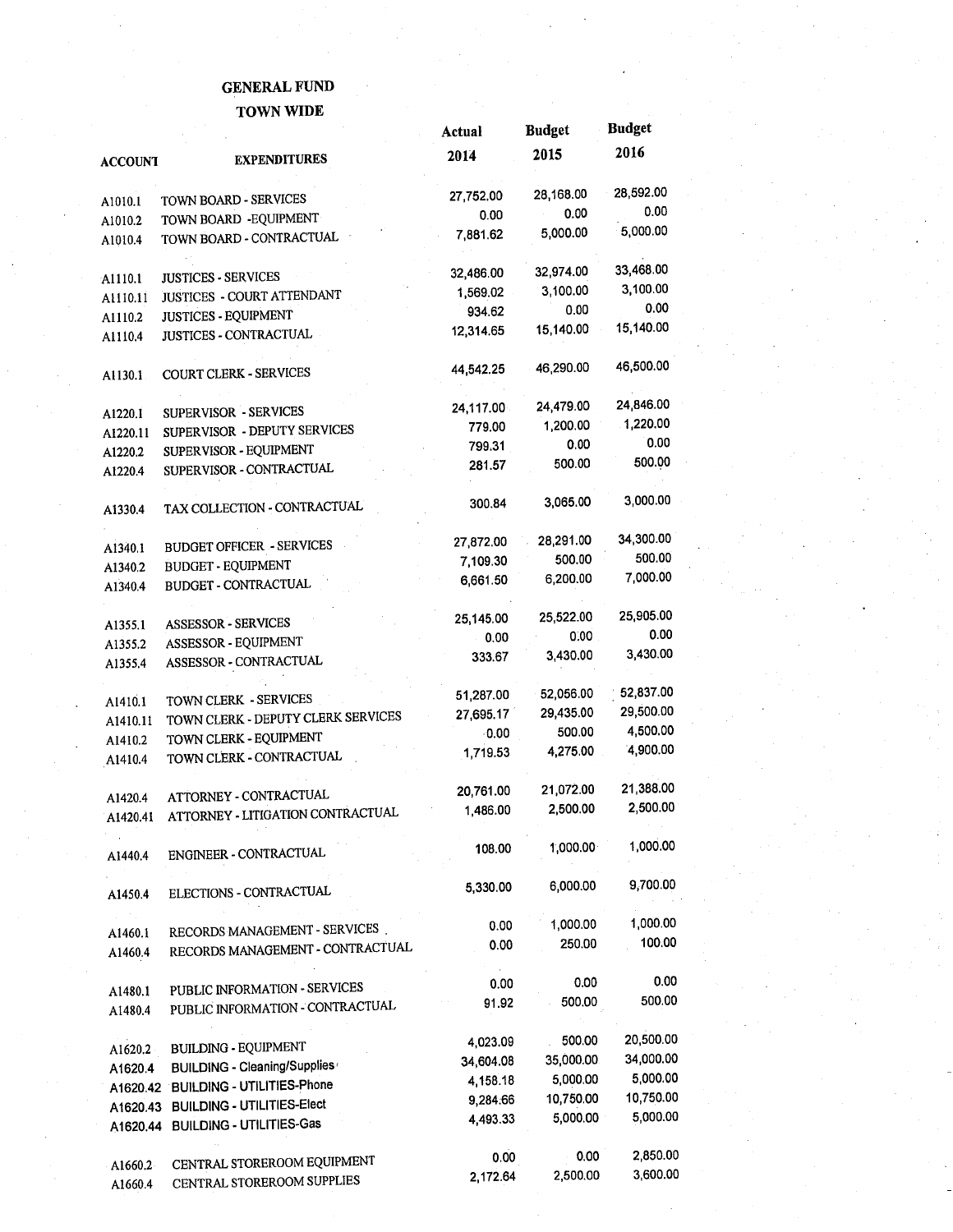| A1660.42 | CENTRAL EQUIPMENT MAINTENANCE     | 1,169.15   | 1,200.00   | 1,200.00   |
|----------|-----------------------------------|------------|------------|------------|
| A1670.4  | CENTRAL PRINTING & MAILING        | 2,871.87   | 6,510.00   | 6,610.00   |
|          |                                   |            |            |            |
| A1680.2  | DATA PROCESSING - EQUIPMENT       | 331.20     | 500.00     | 500.00     |
| A1680.4  | DATA PROCESSING - CONTRACTUAL     | 6,875.00   | 10,000.00  | 10,000.00  |
|          |                                   |            |            |            |
| A1910.4  | <b>INSURANCE</b>                  | 38,241.52  | 38,000.00  | 39,000.00  |
| A1920.4  | ASSOCIATION OF TOWNS DUES         | 1,099.00   | 1,100.00   | 1,100.00   |
|          | <b>JUDGEMENTS &amp; CLAIMS</b>    | 1,167.22   | 1,500.00   | 1,500.00   |
| A1930.4  |                                   | 0.00       | 10,000.00  | 15,000.00  |
| A1990.4  | CONTINGENT                        |            |            |            |
|          |                                   | 13,436.80  | 13,977.00  | 14,186.00  |
| A3510.1  | DOG CONTROL OFFICER SERVICES      |            | 0.00       | 0.00       |
| A3510.2  | DOG CONTROL - EQUIPMENT           | 741.33     |            | 3,300.00   |
| A3510.4  | DOG CONTROL - CONTRACTUAL         | 3,107.04   | 3,300.00   |            |
|          |                                   |            |            |            |
| A5010.1  | HIGHWAY SUPERINTENDENT - SERVICES | 68,843.00  | 69,876.00  | 70,924.00  |
| A5010.11 | <b>HIGHWAY CLERK - SERVICES</b>   | 12,811.86  | 14,078.00  | 14,300.00  |
| A5010.4  | HIGHWAY SUPT - CONTRACTUAL        | 694.00     | 1,500.00   | 1,500.00   |
|          |                                   |            |            |            |
| A5132.2  | HWY GARAGE - EQUIPMENT            | 1,033.98   | 2,000.00   | 3,000.00   |
| A5132.4  | HWY GARAGE - CONTRACTUAL          | 25,530.07  | 28,000.00  | 28,000.00  |
|          |                                   |            |            |            |
| A5182.4  | STREET LIGHTING - CONTRACTUAL     | 11,307.13  | 11,250.00  | 11,500.00  |
|          |                                   |            |            |            |
| A6510.4  | VETERANS SERVICE - CONTRACTUAL    | 300.00     | 300.00     | 300.00     |
|          |                                   |            |            |            |
| A6772.1  | SENIOR CENTER - STAFF SERVICES    | 27,749.31  | 30,334.00  | 31,000.00  |
| A6772.2  | SENIOR CENTER - EQUIPMENT         | 1,769.07   | 1,000.00   | 1,000.00   |
| A6772.4  | SENIOR CENTER - CONTRACTUAL       | 19,070.01  | 20,000.00  | 25,000.00  |
| A6772.41 | SENIOR CENTER - TRANSPORTATION    | 29.36      | 100.00     | 100.00     |
|          |                                   |            |            |            |
| A7110.4  | PARKS - CONTRACTUAL               | 10,709.69  | 10,000.00  | 10,000.00  |
|          |                                   |            |            |            |
| A7310.1  | YOUTH RECREATION - SERVICES       | 36,408.75  | 35,525.00  | 45,025.00  |
| A7310.11 | <b>ASSETS -SERVICES</b>           | 4,330.04   | 4,395.00   | 4,460.00   |
| A7310.2  | YOUTH RECREATION CAPITAL          | 624.59     | 0.00       | 0.00       |
| A7310.4  | YOUTH RECREATION - CONTRACTUAL    | 17,905.28  | 16,530.00  | 16,530.00  |
| A7310.41 | YOUTH BOARD - CONTRACTUAL         | 469.99     | 0.00       | 0.00       |
|          |                                   |            |            |            |
|          | LIBRARY - CONTRACTUAL             | 123,419.00 | 125,270.00 | 127,149.00 |
| A7410.4  |                                   |            |            |            |
|          | HISTORIAN - SERVICES              | 3,472.00   | 3,524.00   | 3,577.00   |
| A7510.1  |                                   |            |            |            |
| A7510.2  | HISTORIAN - EQUIPMENT             | 285.17     | 700.00     | 700.00     |
| A7510.4  | HISTORIAN - CONTRACTUAL           |            |            |            |
|          |                                   | 7,270.98   | 8,000.00   | 8,000.00   |
| A7520.4  | DONNELLY HOUSE - CONTRACTUAL      |            |            |            |
|          |                                   |            | 4,000.00   | 4,000.00   |
| A7620.4  | ADULT RECREATION - CONTRACTUAL    | 4,000.00   |            |            |
|          |                                   |            |            |            |
| A8810.4  | CEMETERIES - CONTRACTUAL          | 300.00     | 600.00     | 600.00     |
|          |                                   |            |            |            |
| A9010.8  | <b>STATE RETIREMENT</b>           | 64,466.00  | 54,000.00  | 64,000.00  |
| A9030.8  | <b>SOCIAL SECURITY</b>            | 32,812.02  | 33,906.00  | 35,477.00  |
| A9040.8  | WORKERS COMPENSATION              | 6,388.60   | 8,500.00   | 8,500.00   |
| A9050.8  | <b>UNEMPLOYMENT</b>               | 0.00       | 0.00       | 0.00       |
| A9055.8  | <b>DISABILITY INSURANCE</b>       | 1,027.05   | 1,100.00   | 1,100.00   |
| A9060.8  | MEDICAL INSURANCE                 | 19,358.65  | 15,100.00  | 18,500.00  |
| A9060.8  | MEDICAL INSURANCE - RETIREES      | 5,212.08   | 7,700.00   | 8,500.00   |
|          |                                   |            |            |            |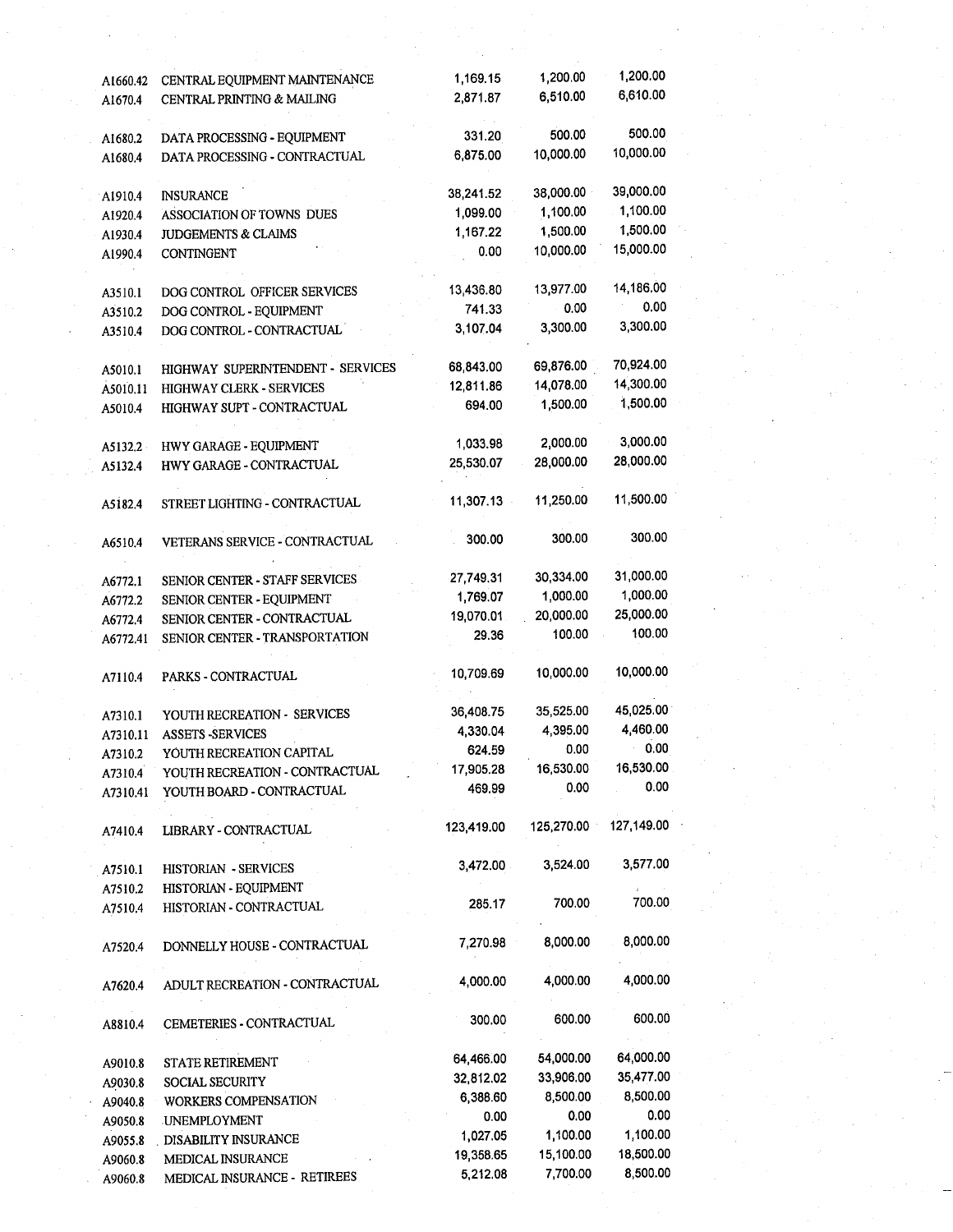| A9710.6 | BOND PRIN             | 35.000.00 | 40.000.00 | 40,000.00 |
|---------|-----------------------|-----------|-----------|-----------|
|         | A9710.7 BOND INTEREST | 42.740.63 | 41.100.00 | 39,350.00 |
|         |                       |           |           |           |

**TOTAL EXPENDITURES**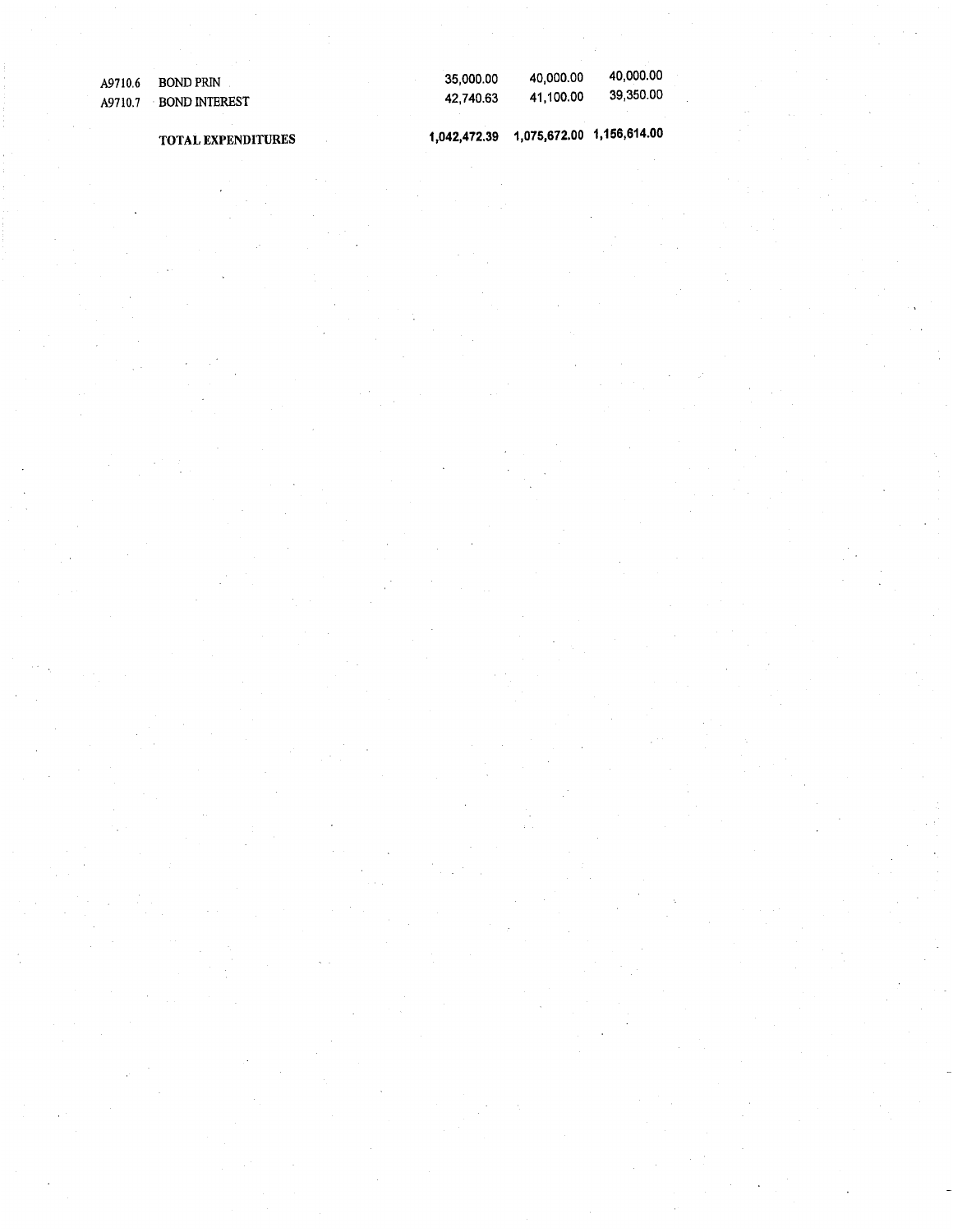#### **GENERAL FUND OUTSIDE OF VILLAGE**

|                   |                                    | Actual     | <b>Budget</b> | <b>Budget</b> |
|-------------------|------------------------------------|------------|---------------|---------------|
| <b>ACCOUNT</b>    | <b>REVENUE</b>                     | 2014       | 2015          | 2016          |
| B <sub>1001</sub> | PROPERTY TAXES                     | 26,160.00  | 11,433.00     | 5,326.00      |
| <b>B1081</b>      | PAYMENTS IN LIEU OF TAX            | 455.21     | 0.00          | 0.00          |
| B1120             | <b>COUNTY SALES TAX</b>            | 87,579.31  | 85,000.00     | 80,000.00     |
| B2110             | <b>ZONING FEES</b>                 | 17,292.56  | 15,000.00     | 16,000.00     |
| B2401             | <b>INTEREST &amp; EARNINGS</b>     | 202.06     | 300.00        | 250.00        |
| B2450             | <b>COMMISSIONS CABLE FRANCHISE</b> | 8,052.18   | 8,000.00      | 7,800.00      |
| <b>B2770</b>      | MISC REVENUES (VILLAGE)            | 32,574.06  | 33,500.00     | 33,500.00     |
|                   | <b>ESTIMATED REVENUE</b>           | 146,155.38 | 141,800.00    | 137,550.00    |
|                   | <b>TOTAL REVENUE</b>               | 172,315.38 | 153,233.00    | 142,876.00    |
|                   | APPROPRIATED FUND BALANCE          | 25,719.00  | 26,570.00     | 48,709.00     |
|                   | UNAPPROPRIATED FUND BALANCE        | 233,275.00 | 206,705.00    | 157,996.00    |
|                   | TOTAL REVENUES & FUND BALANCE      | 431,309.38 | 386,508.00    | 349,581.00    |
|                   | <b>DEDUCT EXPENDITURES</b>         | 198,034.12 | 179,803.00    | 191,585.00    |
|                   | <b>FUND BALANCE DECEMBER 31</b>    | 233,275.26 | 206,705.00    | 157,996.00    |
|                   | TAX LEVY TOWN OUTSIDE VILLAGE      | 26,160.00  | 11,433.00     | 5,326.00      |
|                   | <b>ASSESSED VALUATION(M\$)</b>     | 174.40     | 175.90        | 177.54        |
|                   | TAX RATE (\$/THOUSAND)             | 0.07       | 0.07          | 0.03          |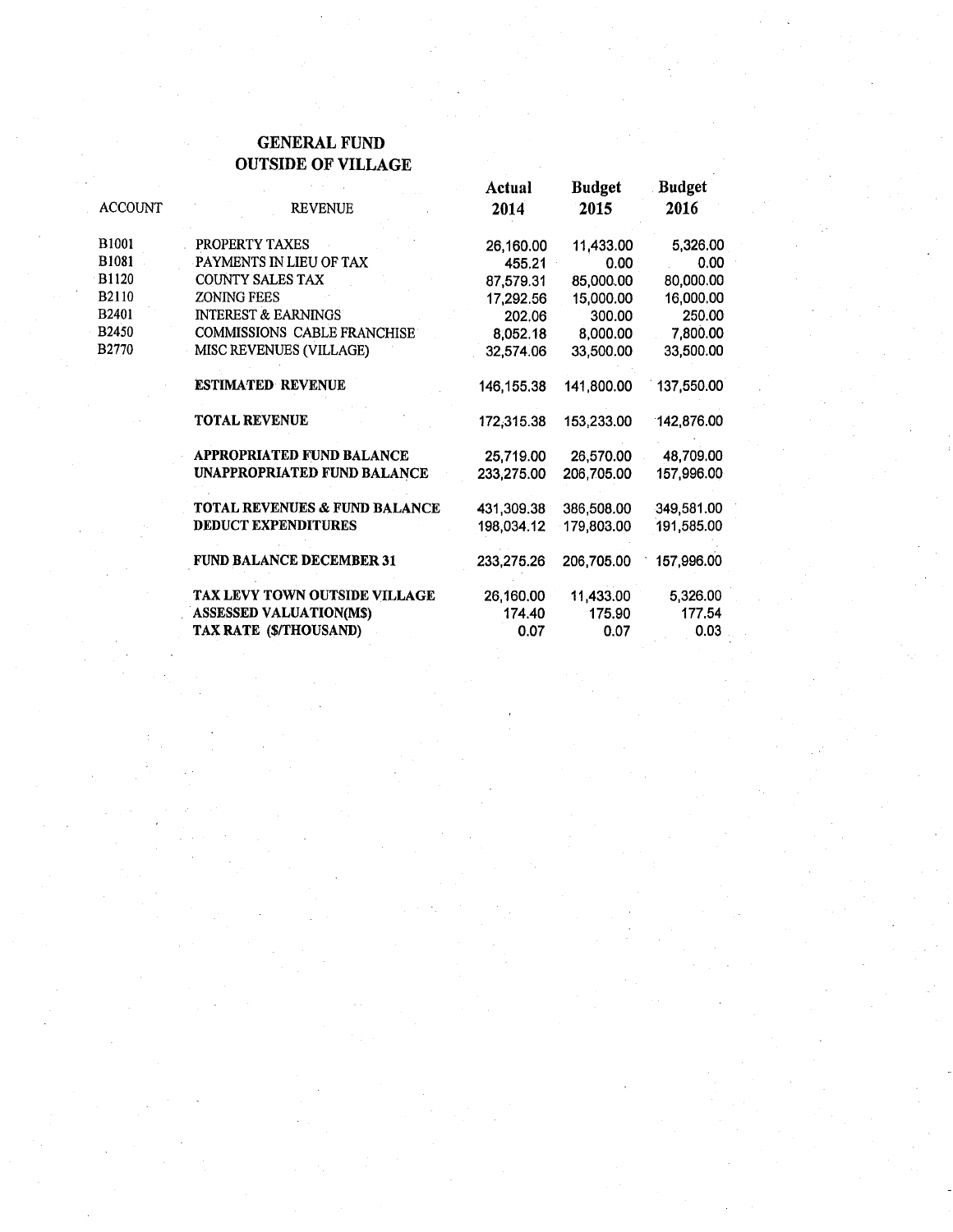### **GENERAL FUND OUTSIDE OF VILLAGE**

|                     |                                                   | Actual     | <b>Budget</b> | Budget     |
|---------------------|---------------------------------------------------|------------|---------------|------------|
| Acct                | <b>EXPENDITURES</b>                               | 2014       | 2015          | 2016       |
| B1620.4             | <b>BUILDING - CONTRACTUAL</b>                     | 12,612.27  | 12,500.00     | 13,000.00  |
| B3620.10            | BLDG INSPECTOR - SERVICES/CLERK                   | 6,540.43   | 8,120.00      | 8.242.00   |
| B3620.11            | <b>BLDG INSPECTOR - SERVICES</b>                  | 51,623.40  | 51,658.00     | 52,433.00  |
| B3620.21            | BLDG INSPECTOR - EQUIPMENT                        | 1,673.97   | 1,300.00      | 1.300.00   |
| B3620.41            | BLDG INSPECTOR - CONTRACTUAL                      | 7,826.33   | 5,900.00      | 7,000.00   |
| B3620.12            | FIRE MARSHALL - SERVICES                          | 38,411.87  | 34,000.00     | 34,510.00  |
| B3620.22            | FIRE MARSHALL - EQUIPMENT                         | $-0.00$    | 1.000.00      | 1,500.00   |
| B3620.42            | FIRE MARSHALL - CONTRACTUAL                       | 1,561.50   | 1,500.00      | 1,500.00   |
| B8010.1             | ZONING BOARD - SERVICES                           | 68.10      | 600.00        | 600.00     |
| B8010.2             | ZONING BOARD - EQUIPMENT.                         |            |               |            |
| B8010.4             | ZONING - CONTRACTUAL                              | 4,958.40   | 225.00        | 500.00     |
| B8020.1<br>B8020.21 | PLANNING BOARD - SERVICES<br>PLANNING - EQUIPMENT | 192.93     | 1,200.00      | 1,200.00   |
| B8020.4             | PLANNING - CONTRACTUAL                            | 7,498.96   | 5,000.00      | 5,000.00   |
| B8160.4             | REFUSE - CONTRACTUAL                              | 20,663.90  | 15,000.00     | 23,000.00  |
| B9010.8             | <b>STATE RETIREMENT</b>                           | 15,864.00  | 14,400.00     | 18,400.00  |
| B9030.8             | <b>SOCIAL SECURITY</b>                            | 7,406.03   | 7,500.00      | 7,500.00   |
| B9040.8             | WORKERS COMPENSATION                              | 2,408.93   | 2,500.00      | 2,500.00   |
| B9055.8             | DISABILITY INSURANCE                              | 106.20     | 200.00        | 200.00     |
| B9060.8             | MEDICAL INSURANCE                                 | 18,616.90  | 17,200.00     | 13,200.00  |
|                     | <b>TOTAL EXPENDITURES</b>                         | 198,034.12 | 179,803.00    | 191,585.00 |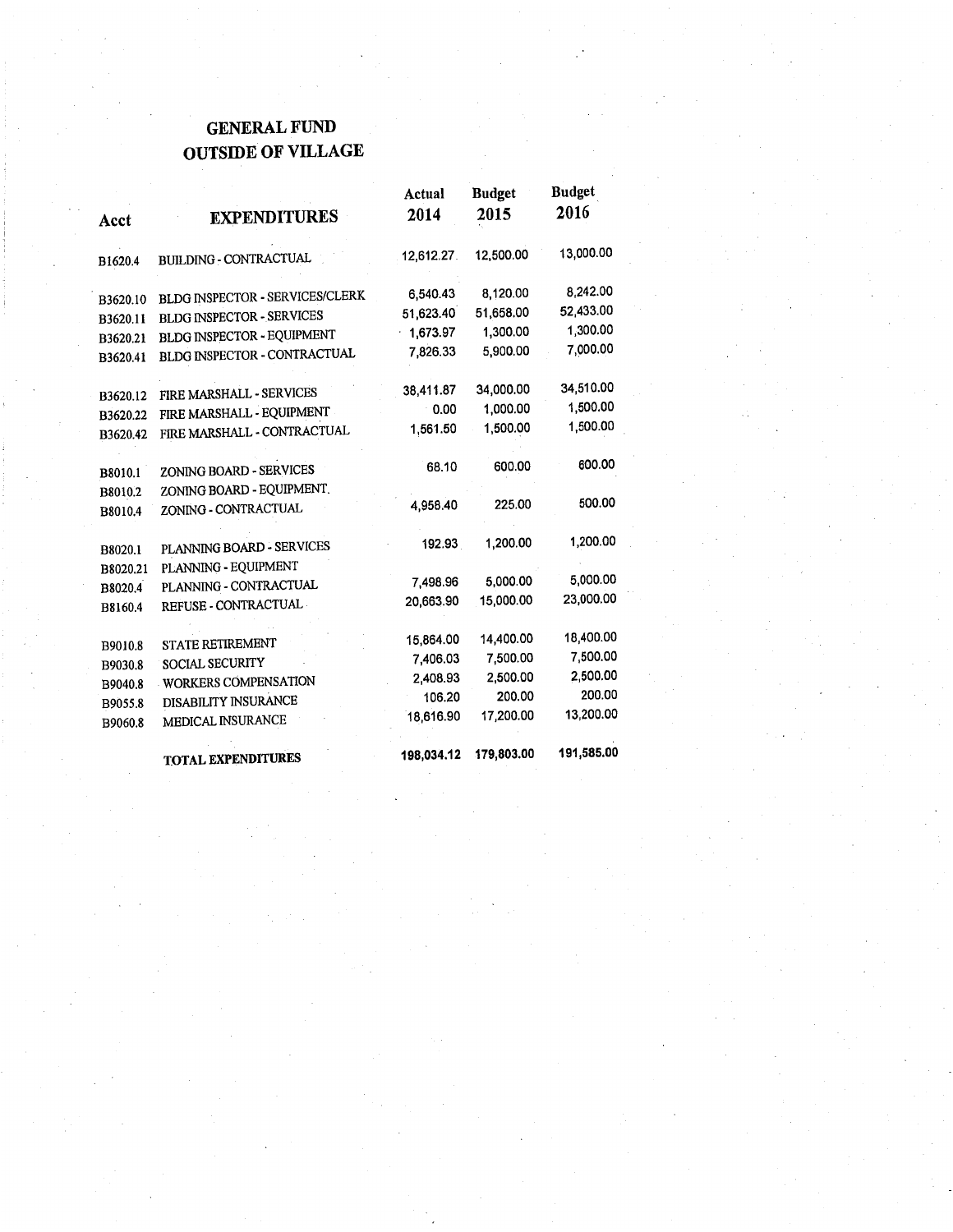#### **HIGHWAY FUND TOWN WIDE**

| <b>ACCOUNT</b>   | <b>REVENUE</b>                       | Actual<br>2014 | <b>Budget</b><br>2015 | <b>Budget</b><br>2016 |
|------------------|--------------------------------------|----------------|-----------------------|-----------------------|
|                  | PROPERTY TAXES                       | 374,991.00     | 377,470.00            | 353,773.00            |
| DA1001           | PAYMENTS IN LIEU OF TAX              | 4,887.00       |                       |                       |
| DA1081           | OTHER GOVT - SUMMER                  | 82,169.00      | 70,000.00             | 80,000.00             |
| DA2300           | OTHER GOVT - WINTER                  | $-360,685.00$  | 324,000.00            | 324,000.00            |
| DA2302<br>DA2401 | <b>INTEREST &amp; EARNINGS</b>       | 484.06         | 1,150.00              | 500.00                |
| DA2401           | <b>INTEREST &amp; EARNINGS Equip</b> | 165.39         |                       | 150.00                |
| DA2416           | EQUIPMENT RENTAL TO OTHER GOVT       | 105,806.01     | 80,000.00             | 95,000.00             |
| DA2655           | <b>MINOR SALES</b>                   | 2,680.96       | 3,000.00              | 3,000.00              |
| DA2665           | <b>SALE OF EQUIP</b>                 | 146,337.50     | 40,000.00             | 40,000.00             |
| DA2701           | <b>REFUND OF PRIOR</b>               | 0.00           | 0.00                  | 0.00                  |
| DA2770           | <b>SALE OF FUEL/SALT</b>             | 7,067.59       | 5,500.00              | 5,000.00              |
| DA2801           | INTERFUND REVENUE                    | 30,433.85      | 21,000.00             | 21,000.00             |
|                  | TOTAL ESTIMATED REVENUE              | 740,716.36     | 544,650.00            | 568,650.00            |
|                  | <b>TOTAL REVENUE</b>                 | 1,115,707.36   | 922,120.00            | 922,423.00            |
|                  | APPROPRIATED FUND BALANCE            | 150,483.00     | 110,302.00            | 46,810.00             |
|                  | <b>APPROPRIATED RESERVES</b>         |                | 243,251.00            | 156,000.00            |
|                  | UNAPPROP CAPITAL RESERVES            | 314,003.00     | 161,902.00            | 5,902.00              |
|                  | <b>UNAPPROP FUND BALANCE</b>         | 141,674.00     | 173,722.00            | 383,492.00            |
|                  | TOTAL REVENUES & FUND BALANCE        | 1,721,867.36   | 1,611,297.00          | 1,514,627.00          |
|                  | <b>LESS EXPENDITURES</b>             | 1,032,690.00   | 1,019,093.00          | 1,125,233.00          |
|                  | FUND BALANCE DECEMBER 31             | 689,177.36     | 592,204.00            | 389,394.00            |
|                  | <b>TAX LEVY</b>                      | 374,991.00     | 377,470.00            | 353,773.00            |
|                  | <b>ASSESSED VALUATION(MS)</b>        | 264.07         | 265.82                | 268.01                |
|                  | TAX RATE (\$/THOUSAND)               | 1.42           | 1.42                  | $1.32 \times$         |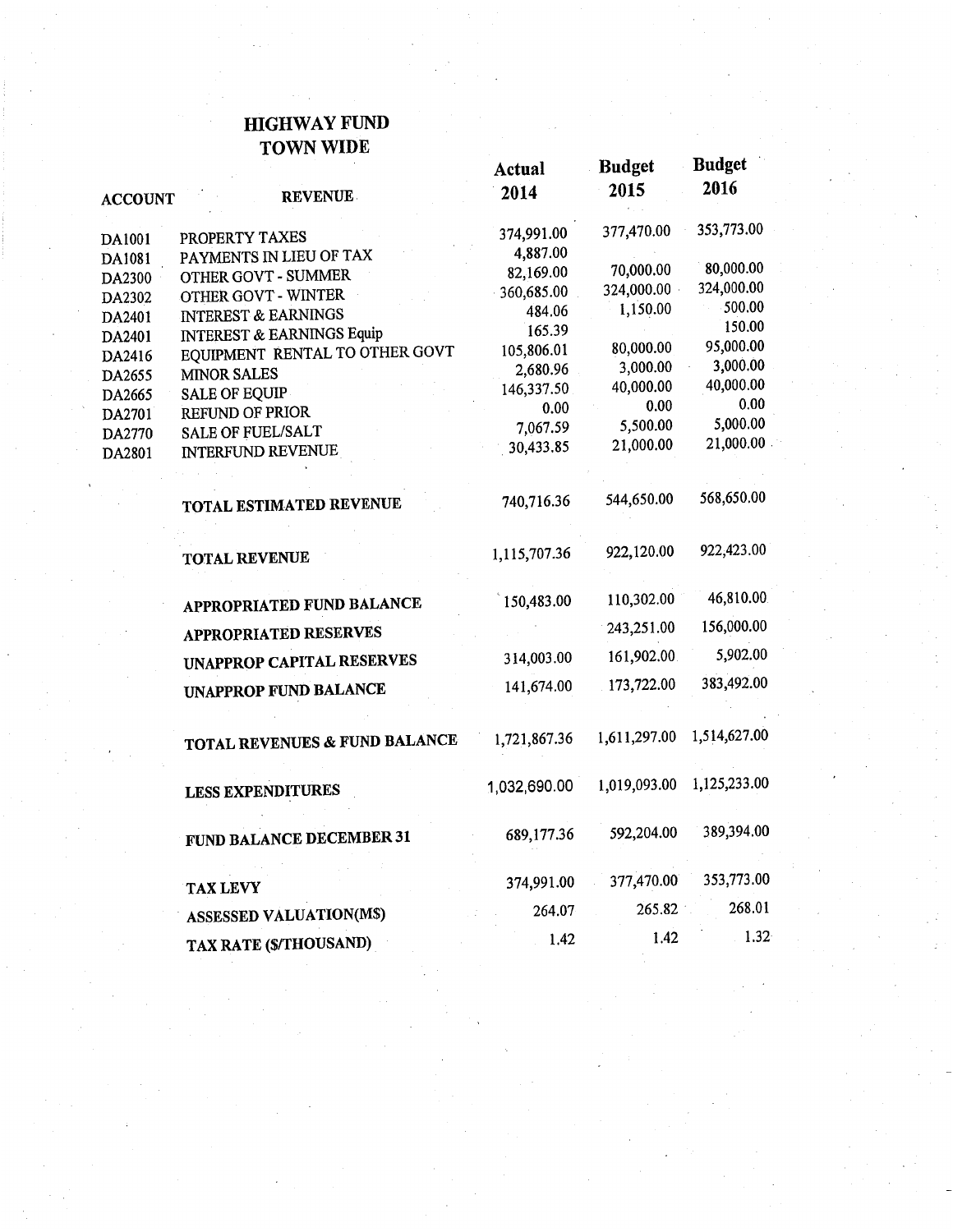#### **HIGHWAY FUND TOWN WIDE**

| <b>ACCOUNT</b>       | <b>EXPENDITURES</b>                 | Actual<br>2014 | <b>Budget</b><br>2015 | <b>Budget</b><br>2016 |
|----------------------|-------------------------------------|----------------|-----------------------|-----------------------|
| DA5130.1             | MACHINERY - SERVICES                | 48,516.00      | 47,006.00             | 47,983.00             |
| DA5130.2             | MACHINERY - EQUIPMENT RESERVE       | 213,857.00     |                       | 250,000.00            |
| DA5130.4             | MACHINERY - CONTRACTUAL             | 158,550.00     | 158,750.00            | 140,000.00            |
|                      |                                     | 97,888.00      | 86,177.00             | 87,969.00             |
| DA5140.1             | <b>BRUSH &amp; WEEDS - SERVICES</b> | 260.00         | $-0.00$               | 0.00                  |
| DA5140.2             | <b>BRUSH &amp; WEEDS - EQUIP</b>    | 16,075.00      | 19,200.00             | 19,200.00             |
| DA5140.4             | BRUSH & WEEDS - CONTRACTUAL         |                |                       |                       |
| DA5142.1             | TOWN SNOW REMOVAL - SERVICES        | 29,582.00      | 27,420.00             | 27,991.00             |
| DA5142.4             | TOWN SNOW REMOVAL - CONTRACTUAL     | 37,303.00      | 46,350.00             | 46,350.00             |
|                      |                                     |                |                       |                       |
| DA5148.1             | OTHER GOVT - SERVICES               | 132,231.00     | 172,043.00            | 175,939.00            |
| DA5148.4             | OTHER GOVT - CONTRACTUAL            | 86,502.00      | 110,150.00            | 110,150.00            |
| DA9010.8             | STATE RETIREMENT                    | 54,130.00      | 50,000.00             | 55,000.00             |
| DA9030.8             | <b>SOCIAL SECURITY</b>              | 23,277.00      | 25,447.00             | 26,001.00             |
| DA9040.8             | WORKERS COMPENSATION                | 35,474.00      | 39,200.00             | 39,200.00             |
| DA9050.8             | UNEMPLOYMENT INSURANCE              | 0.00           | 50.00                 | 50.00                 |
| DA9055.8             | DISABILITY INSURANCE                | 229.00         | 500.00                | 500.00                |
|                      | HOSPITAL & MEDICAL INSURANCE        | 98,816.00      | 86,800.00             | 98,900.00             |
| DA9060.8<br>DA9950.9 | TRANSFER TO CAPITAL EQPMT RESERVE   | 0.00           | 150,000.00            | 0.00                  |
|                      | <b>TOTAL EXPENDITURES</b>           | 1,032,690.00   | 1,019,093.00          | 1,125,233.00          |

TOTAL EXPENDITURES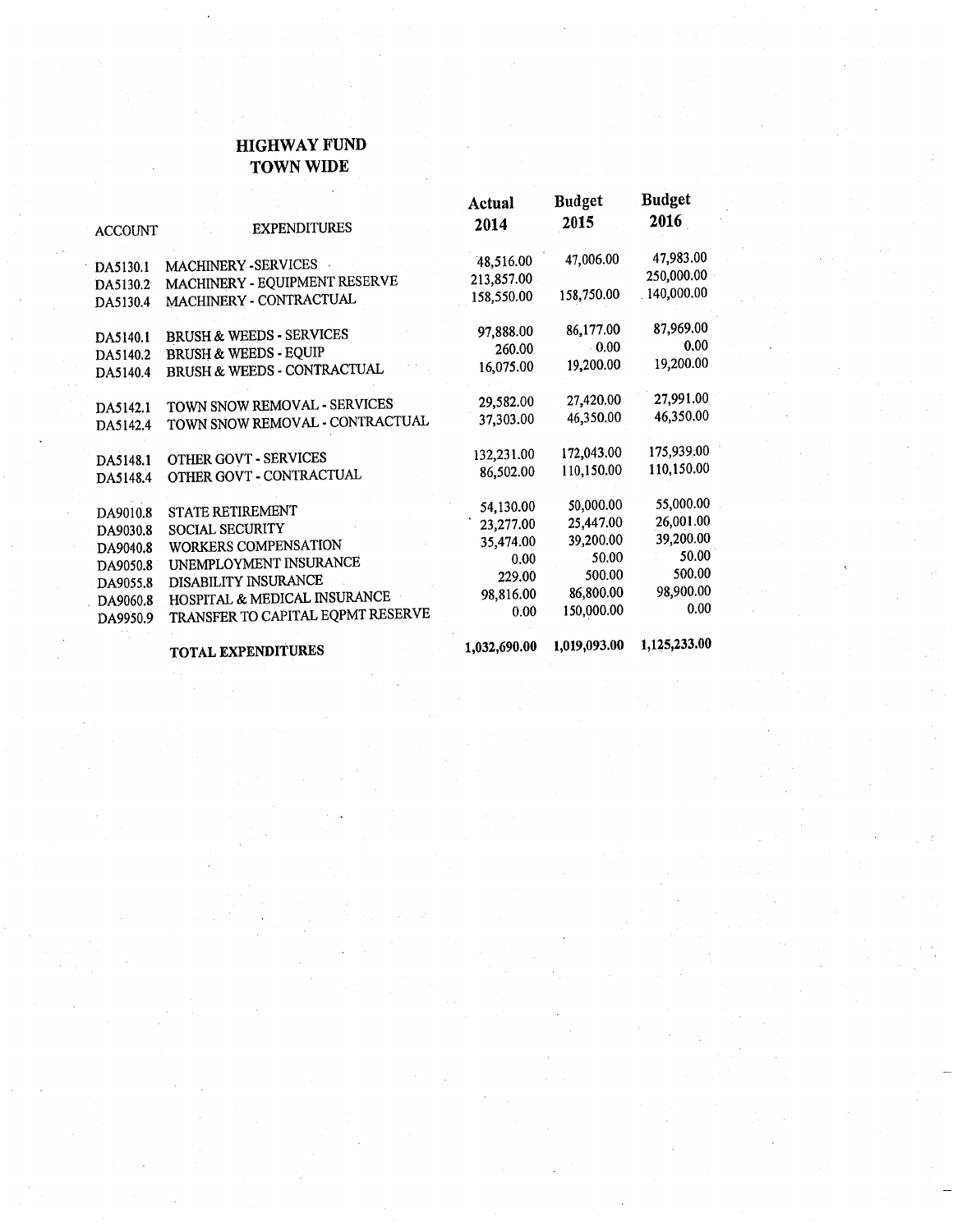### **HIGHWAY FUND OUTSIDE OF VILLAGE**

|                |                                 | Actual     | Budget     | nuaget     |
|----------------|---------------------------------|------------|------------|------------|
| <b>ACCOUNT</b> | <b>REVENUE</b>                  | 2014       | 2015       | 2016       |
| DB1001         | PROPERTY TAX                    | 74,992.00  | 87,993.00  | 78,115.00  |
| DB1081         | PAYMENTS IN LIEU OF TAX         | 2,009.82   | 0.00       | 0.00       |
| DB1120         | COUNTY SALES TAX                | 131,369.78 | 120,000.00 | 120,000.00 |
| DB2401         | <b>INTEREST &amp; EARNINGS</b>  | 207.56     | 500.00     | 500.00     |
| DB2450         | COMMISSIONS CABLE FRANCHISE     | 18,788.41  | 19,600.00  | 18,200.00  |
| DB2701         | <b>REFUND OF PRIOR</b>          | 113.23     | 0.00       | 0.00       |
| DB3501         | <b>CHIPS</b>                    | 56,503.23  | 50,000.00  | 57,000.00  |
|                | TOTAL ESTIMATED REVENUE         | 208,992.03 | 190,100.00 | 195,700.00 |
|                | <b>TOTAL REVENUE</b>            | 283,984.03 | 278,093.00 | 273,815.00 |
|                | APPROPRIATED FUND BALANCE       | 35,648.00  | 42,707.00  | 72,107.00  |
|                | UNAPPROPRIATED FUND BALANCE     | 203,669.00 | 205,200.00 | 133,093.00 |
|                | TOTAL REVENUES & FUND BALANCE   | 523,301.03 | 526,000.00 | 479,015.00 |
|                | <b>LESS EXPENDITURES</b>        | 275,394.00 | 320,800.00 | 345,922.00 |
|                | <b>FUND BALANCE DECEMBER 31</b> | 247,907.03 | 205,200.00 | 133,093.00 |
|                | <b>TAX LEVY</b>                 | 74,898     | 87,993     | 78,115     |
|                | <b>ASSESSED VALUATION(M\$)</b>  | 174.18     | 175.9      | 177.5      |
|                | TAX RATE (\$/THOUSAND)          | 0.43       | 0.50       | 0.44       |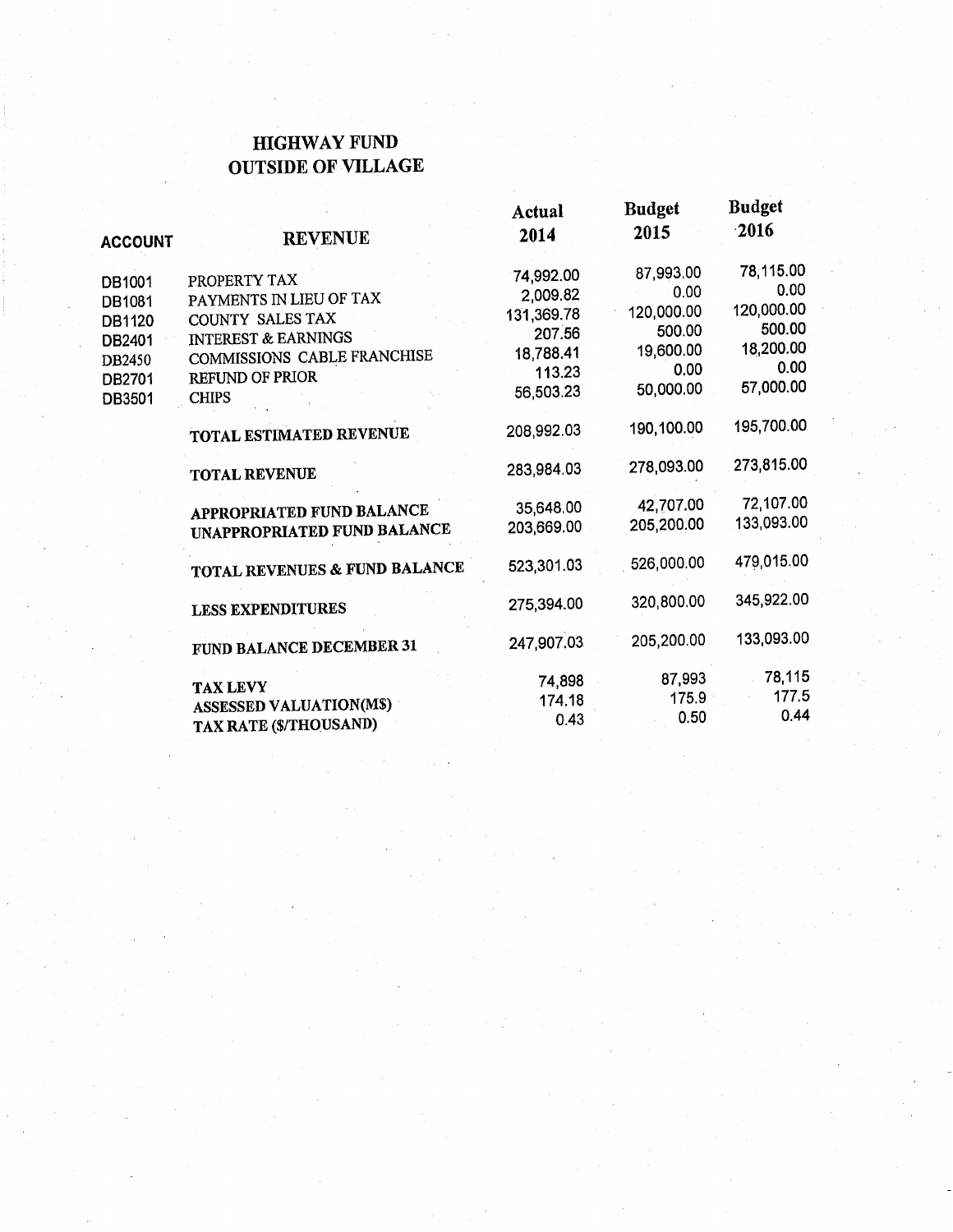### **HIGHWAY FUND OUTSIDE OF VILLAGE**

 $\epsilon$ 

 $\bar{z}$ 

| <b>ACCOUNT</b>       | <b>EXPENDITURES</b>        | Actual<br>2014 | <b>Budget</b><br>2015 | <b>Buaget</b><br>2016 |
|----------------------|----------------------------|----------------|-----------------------|-----------------------|
| DB5110.1             | ROAD REPAIRS - SERVICES    | 65,801.00      | 58,616.00             | 59,100.00             |
| DB5110.4             | ROAD REPAIRS - CONTRACTUAL | 171,619.00     | 225,000.00            | 250,000.00            |
| DB9010.8             | STATE RETIREMENT.          | 9,553.00       | 10,000.00             | 10,000.00             |
| DB9030.8             | <b>SOCIAL SECURITY</b>     | 5,034.00       | 4,484.00              | 4,522.00              |
|                      | WORKERS COMPENSATION       | 5,909.00       | 7,200.00              | 7,200.00              |
| DB9040.8             | DISABILITY INSURANCE       | 40.00          | 100.00                | 100.00                |
| DB9055.8<br>DB9060.8 | MEDICAL INSURANCE          | 17,438.00      | 15,400.00             | 15,000.00             |
|                      | TOTAL EVERYDITHERS         | 275.394.00     | 320,800.00            | 345,922.00            |

**TOTAL EXPENDITURES**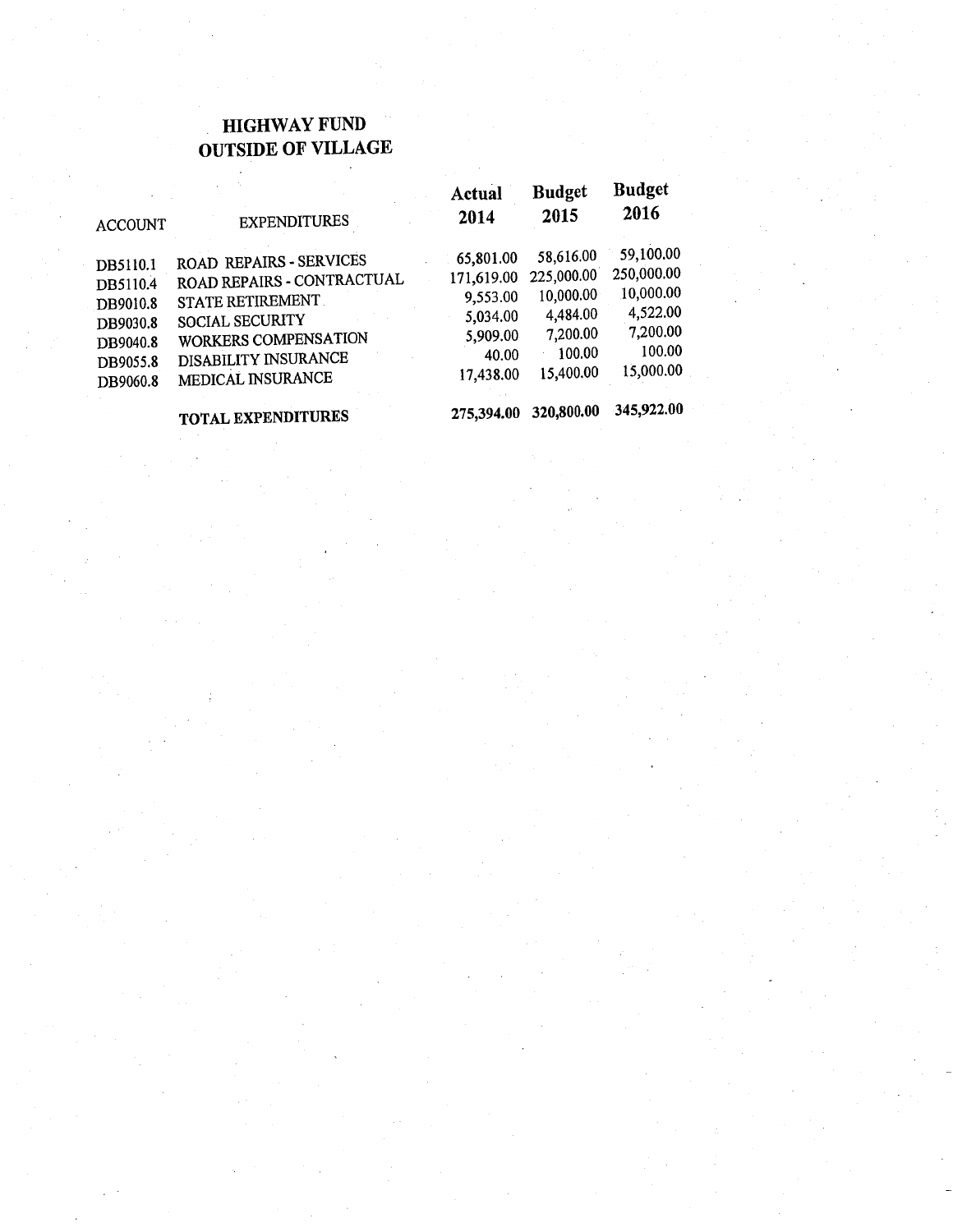# **Mumford Light**

|                    | <b>EXPENDITURES</b>               | 2014<br>Actual                | 2015<br><b>Budget</b>     | 2016<br><b>Budget</b>       |
|--------------------|-----------------------------------|-------------------------------|---------------------------|-----------------------------|
| 5182.4/SL Elect.   |                                   | 9,798.00                      | 10,300.00                 | 10,300.00                   |
|                    | Total                             | 9,798.00                      | 10,300.00                 | 10,300.00                   |
|                    | <b>REVENUE</b>                    |                               |                           |                             |
| 1001/SL<br>2401/SL | Interest<br>Appropriated Fund Bal | 7,520.00<br>17,00<br>2,261.00 | 10,298.00<br>2.00<br>0.00 | 10,223.00<br>12.00<br>65.00 |
|                    |                                   | 9,798.00                      | 10,300.00                 | 10,300.00                   |
|                    | Levy                              | 7,520.00                      | 10,298.00                 | 10,223.00                   |
|                    | <b>Assessments</b>                | 24,259                        | 24,374                    | 24,341                      |
|                    | <b>Tax Rate</b>                   | 0.31                          | 0.42                      | 0.42                        |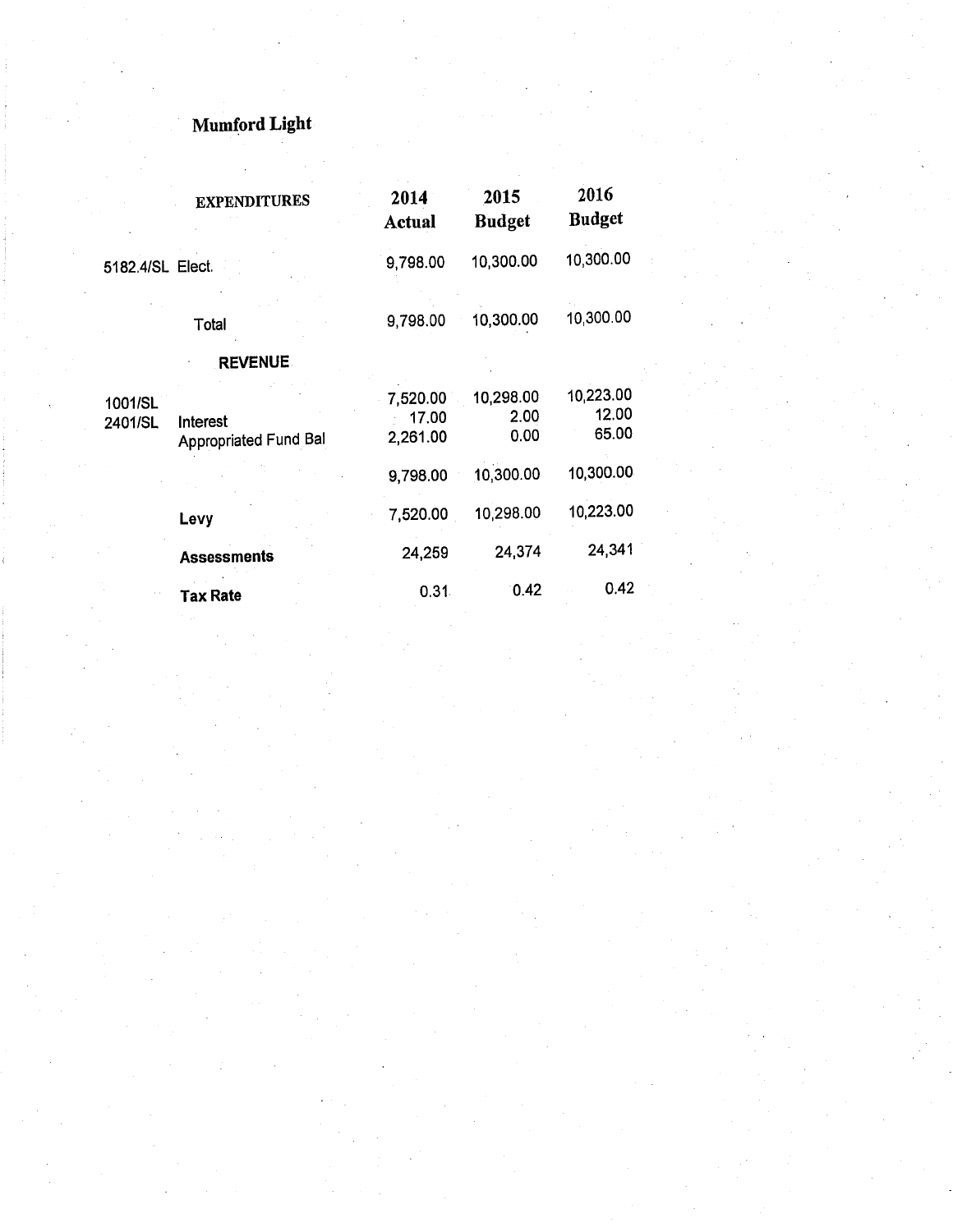### **Mumford Refuse**

|            | <b>EXPENDITURES</b>       | 2014<br>Actual | 2015<br><b>Budget</b>                                                  | 2016<br><b>Budget</b> |
|------------|---------------------------|----------------|------------------------------------------------------------------------|-----------------------|
| 8160.4/SR1 | Contract<br>Total         |                | 21,060.00 53,559.00 54,584.00<br>21,060.00 53,559.00 54,584.00         |                       |
|            | <b>REVENUE</b>            |                |                                                                        |                       |
|            | Levy<br>Interest<br>Total | 8.20           | 21,035.00 53,557.00 54,570.00<br>2.00<br>21,043.20 53,559.00 54,584.00 | 14.00                 |
|            | <b>TAX LEVY</b>           |                | 21,035.00 53,557.00 54,570.00                                          |                       |
|            | <b>UNITS</b>              | 270            | ∘261                                                                   | 266                   |
|            |                           | 77.91          | 205.20                                                                 | 205.15                |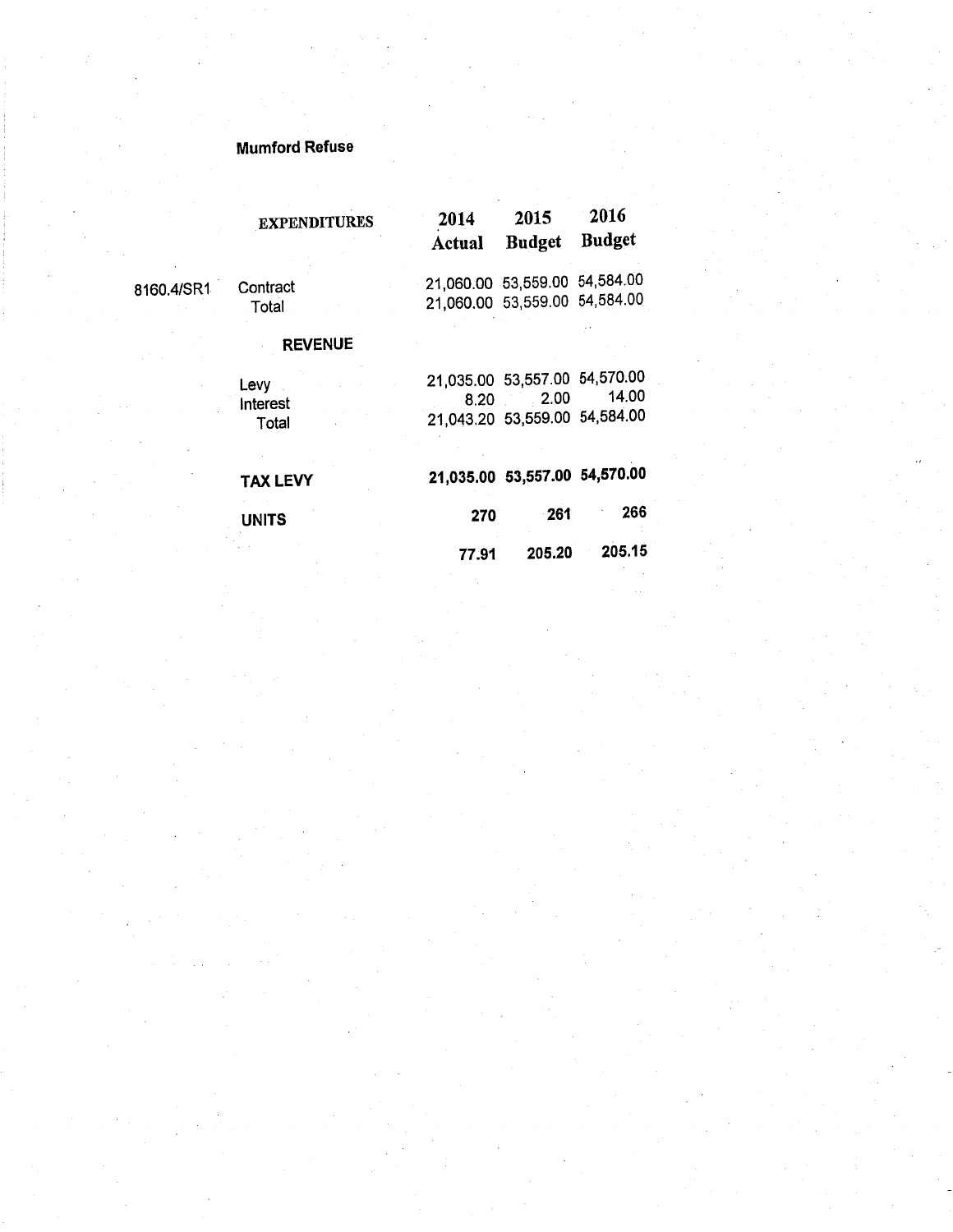# **Rolling Acres**

|                     | <b>EXPENDITURES</b>       | 2014<br>Actual | 2015<br><b>Budget</b>                                                | 2016<br><b>Budget</b> |
|---------------------|---------------------------|----------------|----------------------------------------------------------------------|-----------------------|
| 8160.4/SR2 Contract | Total                     |                | 5,304.00 13,954.00 13,954.00<br>5,304.00 13,954.00 13,954.00         |                       |
|                     | <b>REVENUE</b>            |                |                                                                      |                       |
|                     | Levy<br>Interest<br>Total | 7.00           | 5,297.00 13,953.00 13,950.00<br>1.00<br>5,304.00 13,954.00 13,954.00 | $-4.00$               |
|                     | <b>TAX LEVY</b>           |                | 5,297.00 13,953.00 13,950.00                                         |                       |
|                     | <b>UNITS</b>              | 68             | 68                                                                   | 68                    |
|                     |                           | 77.90          | 205.20                                                               | 205.15                |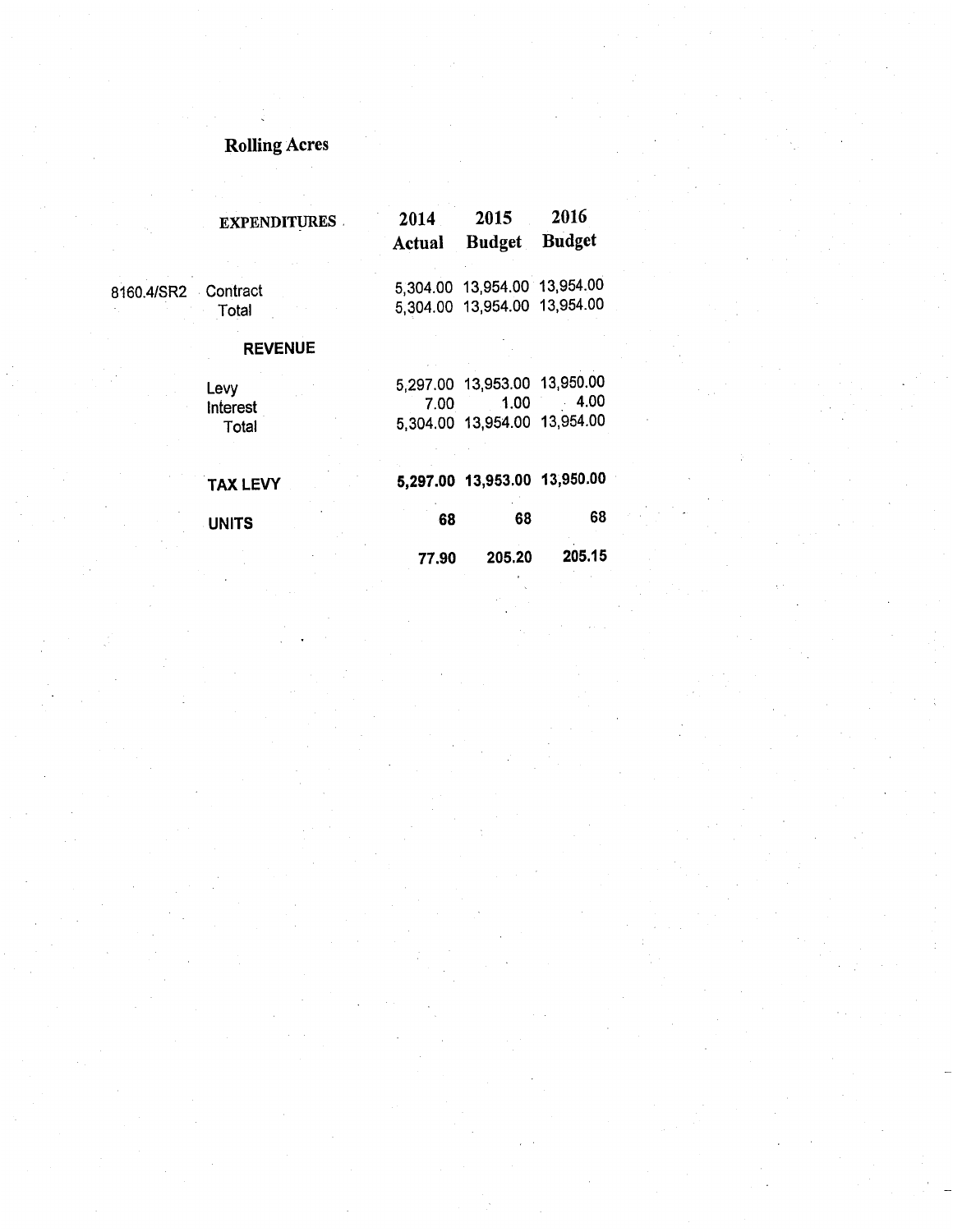### **FAIRVIEW RD**

|            | <b>EXPENDITURES</b> | 2014     | 2015          | 2016          |
|------------|---------------------|----------|---------------|---------------|
|            |                     | Actual   | <b>Budget</b> | <b>Budget</b> |
| 8160.4/SR3 | Contract            | 1,560.00 | 4,104.00      | 4,104.00      |
|            | Total               | 1,560.00 | 4,104.00      | 4,104.00      |
|            | <b>REVENUE</b>      |          |               |               |
|            | Levy                | 1,557.00 | 4,104.00      | 4,103.00      |
|            | Interest            | 1.34     | 0.00          | $1.00 -$      |
|            | Total               | 1,558.34 | 4,104.00      | 4,104.00      |
|            | <b>TAX LEVY</b>     | 1,557.00 | $-4,104.00$   | 4,103.00      |
|            | <b>UNITS</b>        | 20       | 20            | 20            |
|            |                     | 77.85    | 205.20        | 205.15        |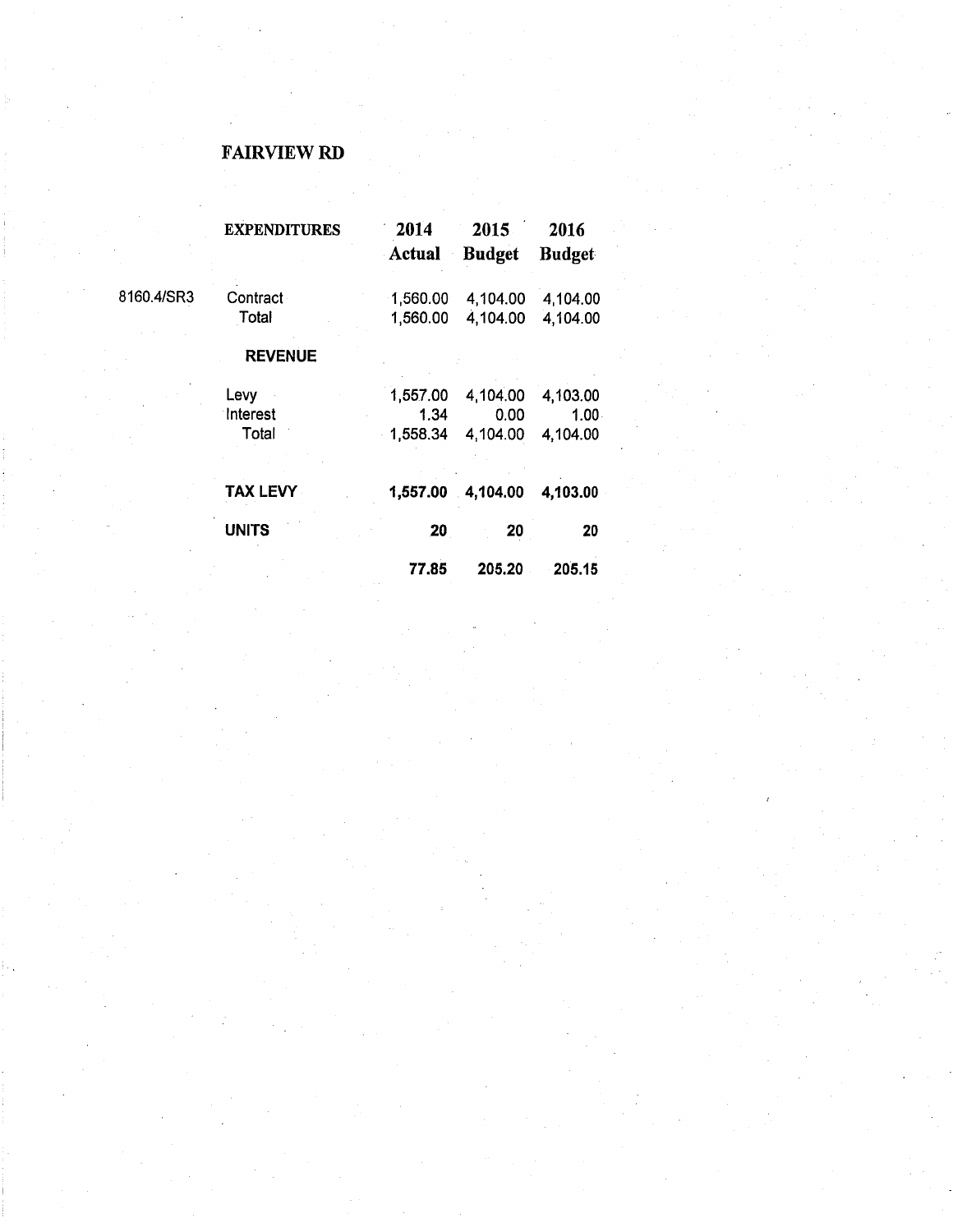# WHEATLAND FIRE

|           | <b>EXPENDITURES</b>         | 2014               | 2015                   | 2016                   |
|-----------|-----------------------------|--------------------|------------------------|------------------------|
| 3410.4/SF | <b>Village Contract</b>     | 164,790.00         | 169,104.00             | 174,751.00             |
|           | Total                       |                    | 164,790.00 169,104.00  | 174,751.00             |
|           | <b>REVENUE</b>              |                    |                        |                        |
|           | Approp Fund Bal             | 164,790.00<br>0.00 | 165,768.00<br>3,336.00 | 168,200.00<br>6,551.00 |
|           |                             | 164,790.00         | 169,104.00             | 174,751.00             |
|           | Levy                        | 164,790.00         | 165,768.00             | 168,200.00             |
|           | <b>Assessed Value (k\$)</b> | 90,559.00          | 91,081.50              | 92,417.50              |
|           | <b>Tax Rate</b>             | 1.82               | 1.82                   | 1.82                   |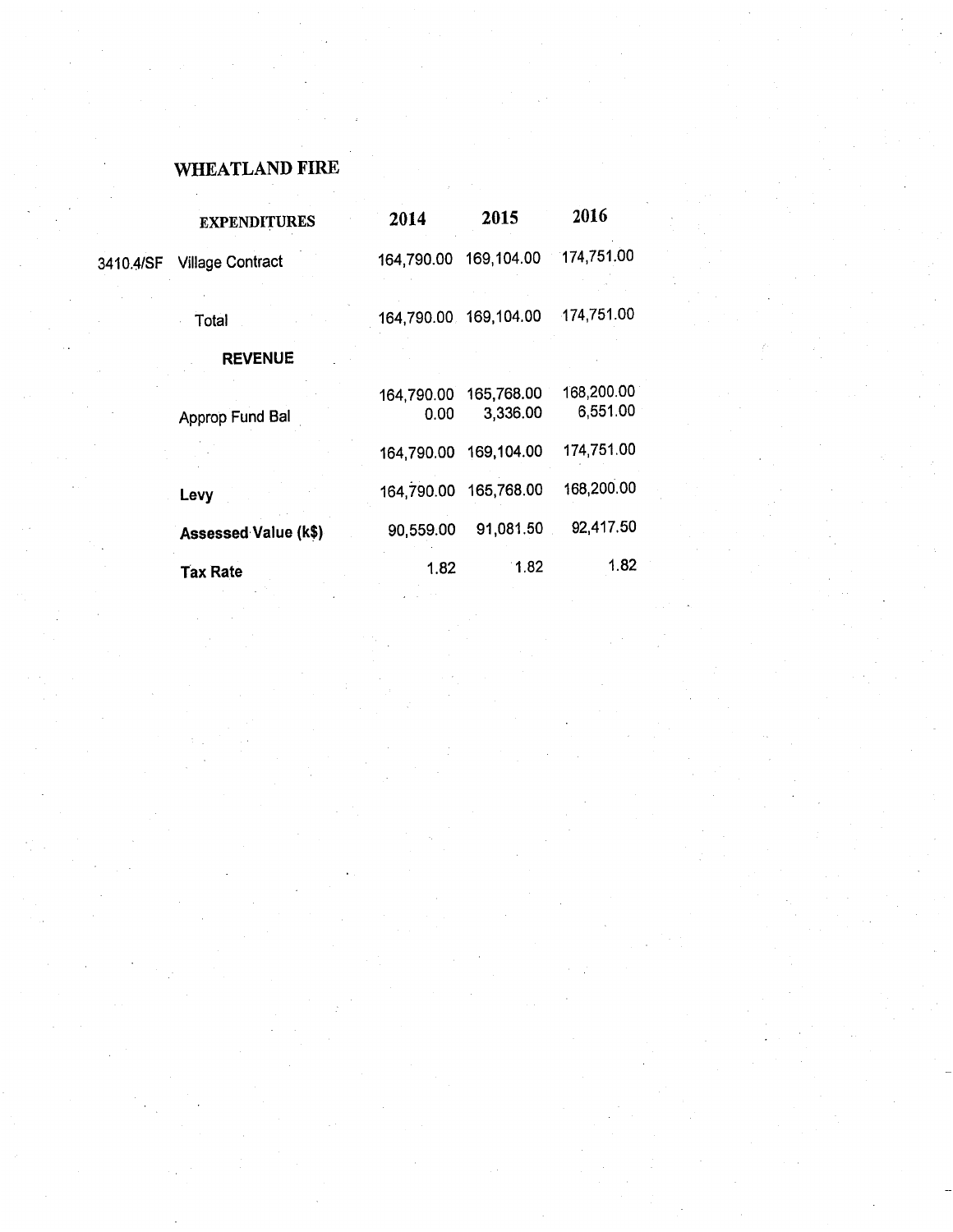## NORTHEAST SEWER

|                                     | <b>EXPENDITURES</b>                                       | 2014<br>Actual                                 | 2015<br><b>Budget</b>                           | 2016<br><b>Budget</b>                           |
|-------------------------------------|-----------------------------------------------------------|------------------------------------------------|-------------------------------------------------|-------------------------------------------------|
| 8120.4/SS<br>5182.4/SS<br>5182.4/SS | Village IMA<br>Maintenance<br>Electric<br>Total           | 29,841.00<br>3,102.00<br>1,563.00<br>34,506.00 | 35,000.00<br>25,000.00<br>1,835.00<br>61,835.00 | 50,000.00<br>35,000.00<br>2,000.00<br>87,000.00 |
|                                     | <b>REVENUE</b>                                            |                                                |                                                 |                                                 |
| 1001/SS<br>2401/SS                  | Levy<br>Interest<br><b>Appropriated Fund Bal</b><br>Total | 66,100.00<br>200.00<br>0.00<br>66,300.00       | 49,852.00<br>120.00<br>11,863.00<br>61,835.00   | 38,576.00<br>100.00<br>48,324.00<br>87,000.00   |
|                                     | <b>TAX LEVY</b>                                           | 66,100.00                                      | 49,852.00                                       | 38,576.00                                       |
|                                     | <b>UNITS</b>                                              | 420                                            | 425                                             | 417                                             |
|                                     |                                                           | 157.38                                         | 117.30                                          | 92.51                                           |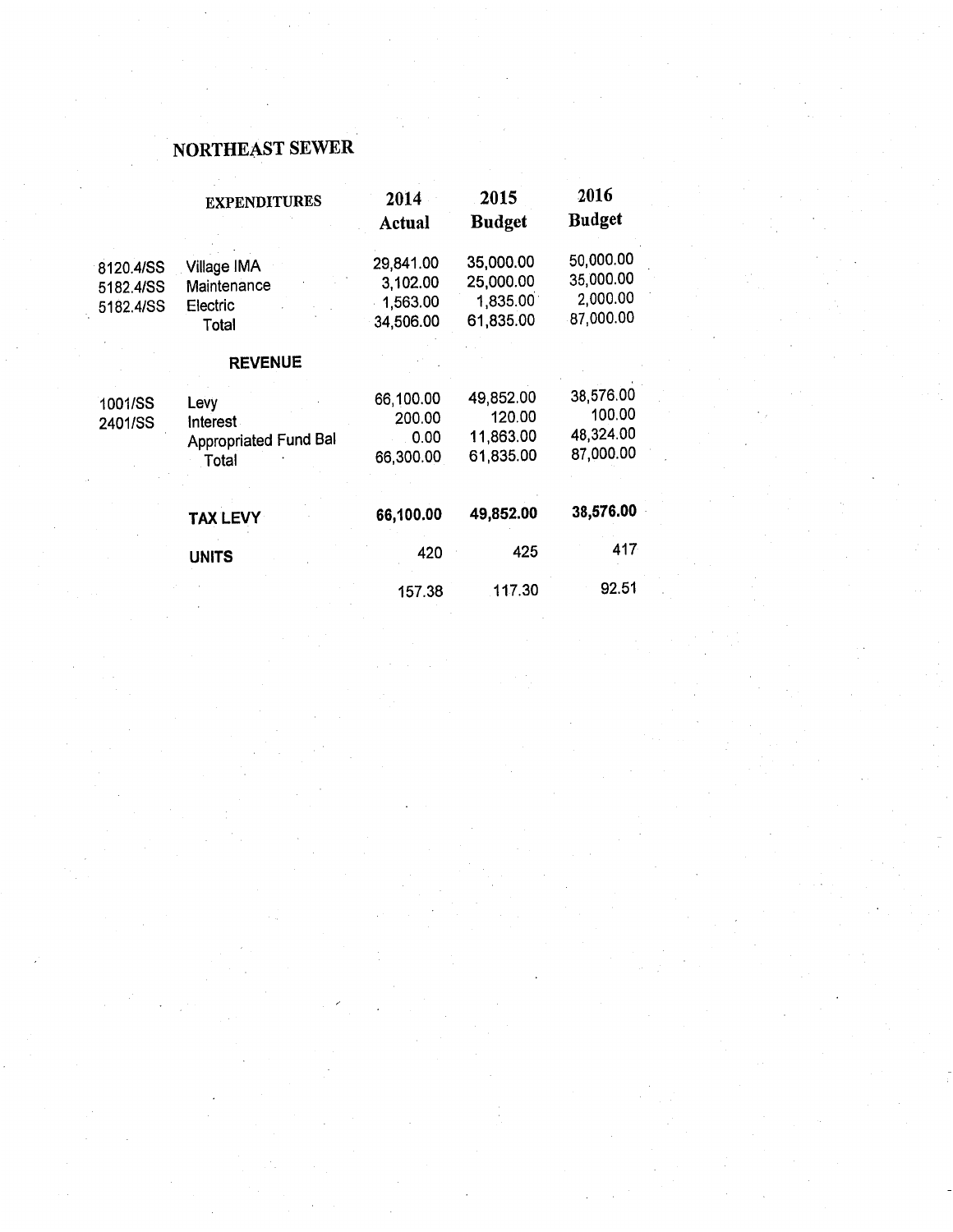## **Blue Pond Water**

 $\ddot{\phantom{a}}$ 

|                     | <b>EXPENDITURES</b>   | 2014     | 2015                          | 2016            |
|---------------------|-----------------------|----------|-------------------------------|-----------------|
| 910.6/SW2           | <b>Bond Principal</b> |          | 20,000.00 20,000.00 25,000.00 |                 |
| 9710.7/SW2 Interest |                       |          | 9,075.00 7,975.00 6,738.00    |                 |
|                     | Total                 |          | 29,075.00 27,975.00 31,738.00 |                 |
|                     | <b>REVENUE</b>        |          |                               |                 |
| 1001/SW2            |                       |          | 27,820.00 27,859.00 28,750.00 |                 |
|                     | Appropriated Fund     | 1,235.00 |                               | 101.00 2,980.00 |
| 2401/SW2            | Interest              | 20.00    | 15.00                         | 8.00            |
|                     | Total                 |          | 29,075.00 27,975.00 31,738.00 |                 |
|                     | <b>TAX LEVY</b>       |          | 27,820.00 27,859.00 28,750.00 |                 |
|                     | <b>UNITS</b>          | 29       | 29                            | 30              |
|                     | <b>Rate/Unit</b>      | 721.76   | 720.49                        | 718.75          |
|                     | <b>Assessments</b>    | 3,061.8  | 3,061.8                       | 3,338.9         |
|                     | <b>Rate/Thousand</b>  | 2.25     | 2.27                          | 2.15            |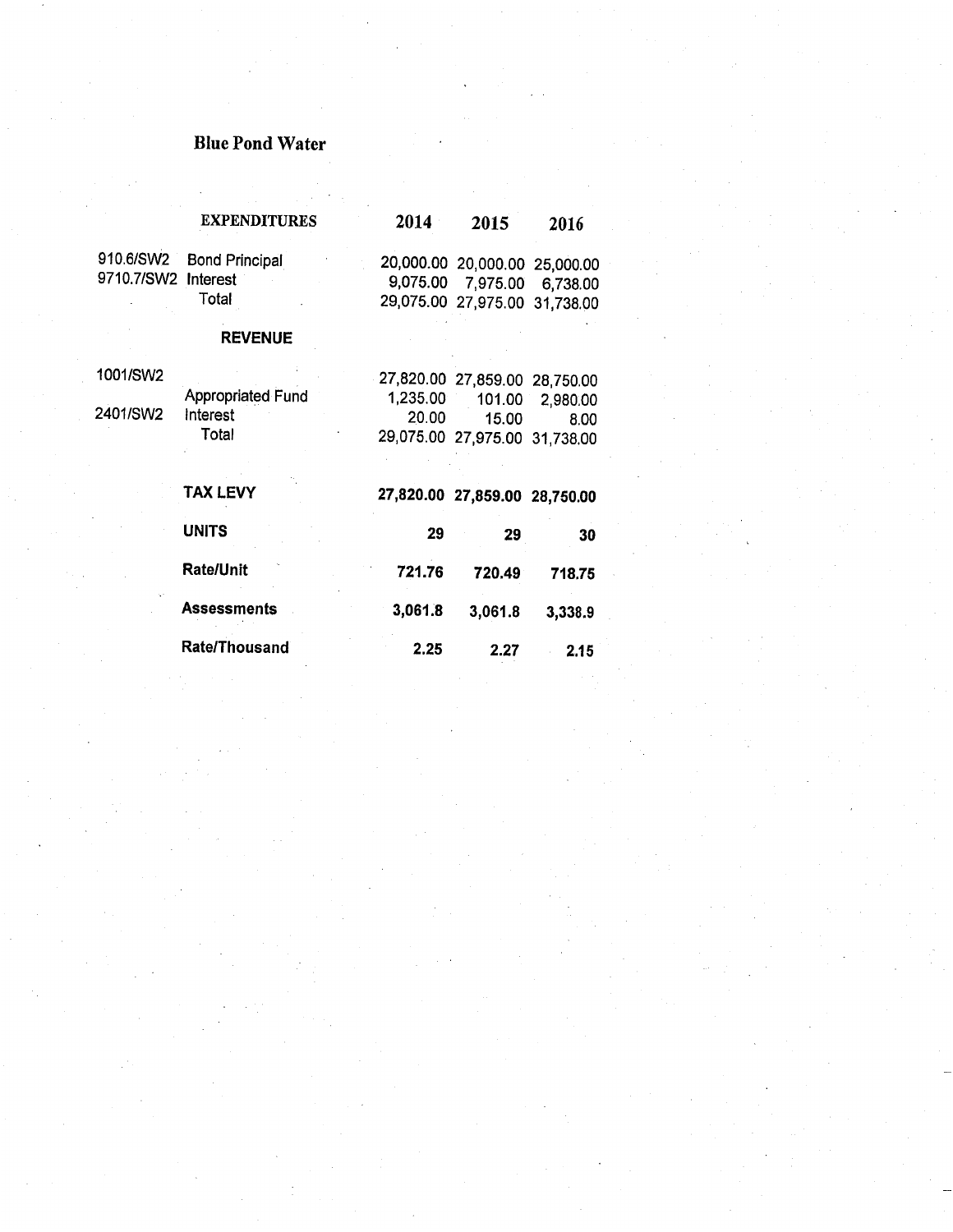# River Rd Water

 $\mathcal{L}(\mathcal{Q})$ 

|                         | <b>EXPENDITURES</b>                                   | 2014                              | 2015                                  | 2016                              |
|-------------------------|-------------------------------------------------------|-----------------------------------|---------------------------------------|-----------------------------------|
| 910.6/SW2<br>9710.7/SW2 | <b>Bond Principal</b><br><b>Interest Exp</b><br>Total | 5,000.00<br>7,455.00<br>12,455.00 | 5,000.00<br>7,195.00<br>12,195.00     | 5,000.00<br>6,935.00<br>11,935.00 |
|                         | <b>REVENUE</b>                                        |                                   |                                       |                                   |
| 1001/SW2                | Levy                                                  |                                   | 12,450.00 12,195.00                   | 11,914.00                         |
|                         | <b>Appropriated Fund</b>                              | 0.00                              | 0.00                                  | 20.00                             |
| 2401/SW2                | Interest<br>Total                                     | 5.00                              | 0.00<br>12,455.00 12,195.00 11,935.00 | 1.00                              |
|                         | <b>TAX LEVY</b>                                       |                                   | 12,450.00 12,195.00                   | 11,914.00                         |
|                         | <b>UNITS</b>                                          | 17                                | 17                                    | 17                                |
|                         |                                                       | 549.26                            | 538.02                                | 525.61                            |
|                         | <b>Assessments</b>                                    | 2,343.8                           | 2,343.8                               | 2,347.2                           |
|                         | <b>Tax Rate</b>                                       | 1.33                              | 1.30                                  | 1.27                              |